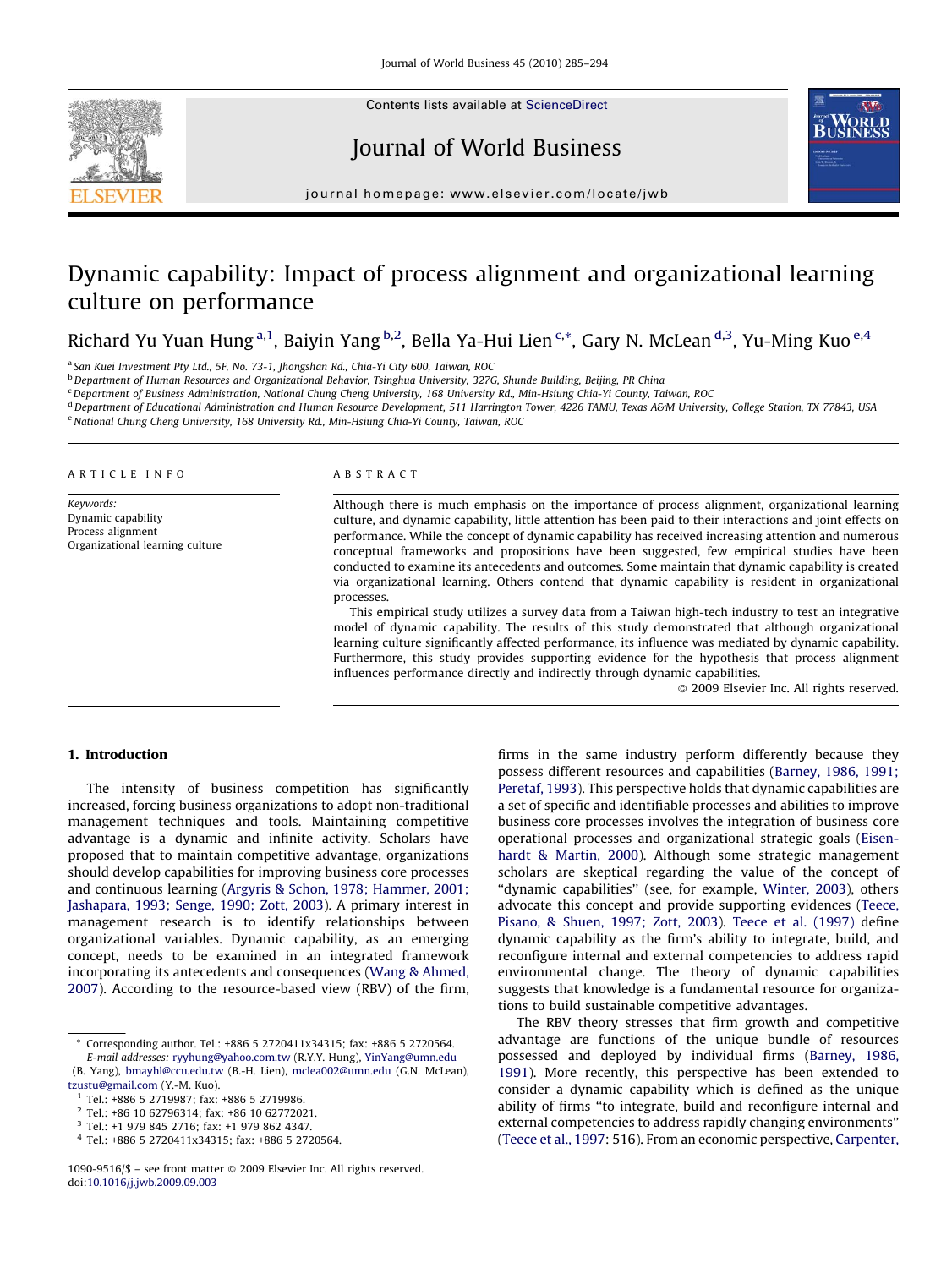perspective emphasizes rents resulting from market discontinu-

ities (Schumpeterian rents). While the concept of dynamic capability has received increasing attention in the literature [\(Danneels, 2002; Eisenhardt &](#page--1-0) [Martin, 2000; Winter, 2003; Zollo & Winter, 2002; Zott, 2003](#page--1-0)), only recently have some attempts been made to look deeper into the process that links its antecedents and to firm performance. There is a paucity of theoretical frameworks and empirical studies on the mechanisms through which firms develop their dynamic capabilities and subsequently enhance the performance. [Augier and Teece](#page--1-0) [\(2007\)](#page--1-0) argued that dynamic capabilities are resident in a firm's processes and routines. [Zollo and Winter \(2002\)](#page--1-0) have advanced our understanding by proposing a conceptual framework that posits an organization with continually learning culture namely organizational learning is a key foundation for building dynamic capability. The increasing attention to organizational learning represents a knowledge-based view (KBV) of the firm which emphasizes that knowledge provides the sustainable competitive advantage. According to [Zollo and Winter \(2002\)](#page--1-0): ''A dynamic capability is a learned and stable pattern of collective activity through which the organization systematically generates and modifies its operating routines in pursuit of improved effectiveness'' (p. 340). However, there is relatively little close empirical study exploring the relationship between dynamic capability and organizational learning culture. [Zahra, Sapienza, and Davidsson](#page--1-0) [\(2006\)](#page--1-0) contended that there are considerable ambiguities in the literature about the concept of dynamic capability and such ambiguities can only be resolved by examining its relation to antecedents and outcomes. Unfortunately, there is a dearth of empirical evidence on the relationship between dynamic capabilities and its key antecedent variables such as organizational learning culture and organizational process alignment. Therefore, there remain unresolved questions: (1) how does organizational learning culture influence dynamic capability? and (2) does dynamic capability meditate the impacts of organizational learning culture on performance?

Although extensive studies have been conducted on the outcomes of organizational learning culture ([Egan, Yang, & Bartlett,](#page--1-0) [2004; Ellinger, Ellinger, Yang, & Howton, 2002; Wang, Yang, &](#page--1-0) [McLean, 2007](#page--1-0)) and organizational process alignment [\(Gresov,](#page--1-0) [1989; Lee & Dale, 1998; Powell & Dent-Micallef, 1997](#page--1-0)), most management literature stresses the benefits of organizational learning culture and organizational process alignment separately. Few studies have been conducted to investigate the relationship between organizational learning culture and process alignment and their joint effects on organizational performance. This study focuses on examining an organization adept at managing core processes in the area of organizational learning culture and process alignment and, particularly, their potential to generate superior performance through the dynamic capability approach. It is reasoned that enhanced organizational performance results primarily from the effective handling, sharing, application and management of knowledge. Thus, distinctive methods of doing business that produce a competitive edge are heavily dependent on integrating the results of process alignment and organizational learning culture with dynamic capability.

The purpose of this study is to examine the inter-relationship between organizational learning culture and process alignment and their joint influence on organizational performance. This study aims to develop and empirically test a model for examining the relationship among organizational process alignment, organizational learning culture and organizational performance from a dynamic capability perspective. This study has implications for both management theory and practice. Based on the dynamic

capability perspective, this research significantly contributes to the current knowledge on organizational process alignment, organizational learning culture and organizational performance. This study benefits management practice by demonstrating how organizations can adopt better methods of improving their performance and profitability via organizational process alignment and organizational learning culture based on the dynamic capability approach. In sum, this study attempts to explicate the nature of dynamic capability by clarifying its dimensions, measures, antecedents and impact on organizational performance.

#### 2. The theoretical framework and hypotheses

Based on an extensive literature review and synthesis, we propose a basic conceptual model shown in Fig. 1 that illustrates the inter-relationship between dynamic capability and its antecedent and outcome variables. This model includes organizational performance as the endogenous variable, two exogenous variables (organizational process alignment and organizational learning culture, representing RBV and KBV respectively), and one mediating variable (dynamic capability). The model proposes several relationships among these constructs which are explicitly stated in the section in the form of hypotheses to be tested. The proposed model posits that organizational process alignment and organizational learning culture are inter-related, and are the antecedents of dynamic capability and organizational performance. It implies that organization dynamic capability partially mediates the influence of organizational process alignment and fully mediates the effect of organizational learning culture on performance. The constructs included in the model and their relationships will be discussed in the following paragraphs.

## 2.1. Dynamic capability

[Teece et al. \(1997\)](#page--1-0) emphasized that firm dynamic capabilities reflect how organizations first develop firm-specific capabilities and competencies in a changing business environment. These capabilities and competences are highly related to the firm's business process, market position and expansion path. Managerial and organizational processes refer to firm methods for decision completion. Market position refers to the current specific endowment of an organization in terms of technology, intellectual property, complementary assets, and so on. ''Path'' provides the strategic alternative available to a firm and the presence or absence of increasing returns and related path dependencies.

Many empirical studies have demonstrated a positive relationship between dynamic capabilities and organizational performance. For example, [Danneels \(2002\)](#page--1-0) studied five high-tech firms. It was concluded that product innovation capabilities improve firm competencies and renewal performance. [Zott's \(2003\)](#page--1-0) study explored how the dynamic capabilities of firms may affect different firm performances within an industry. It was found that even a small initial difference between firms' dynamic capabilities



Fig. 1. Conceptual framework.